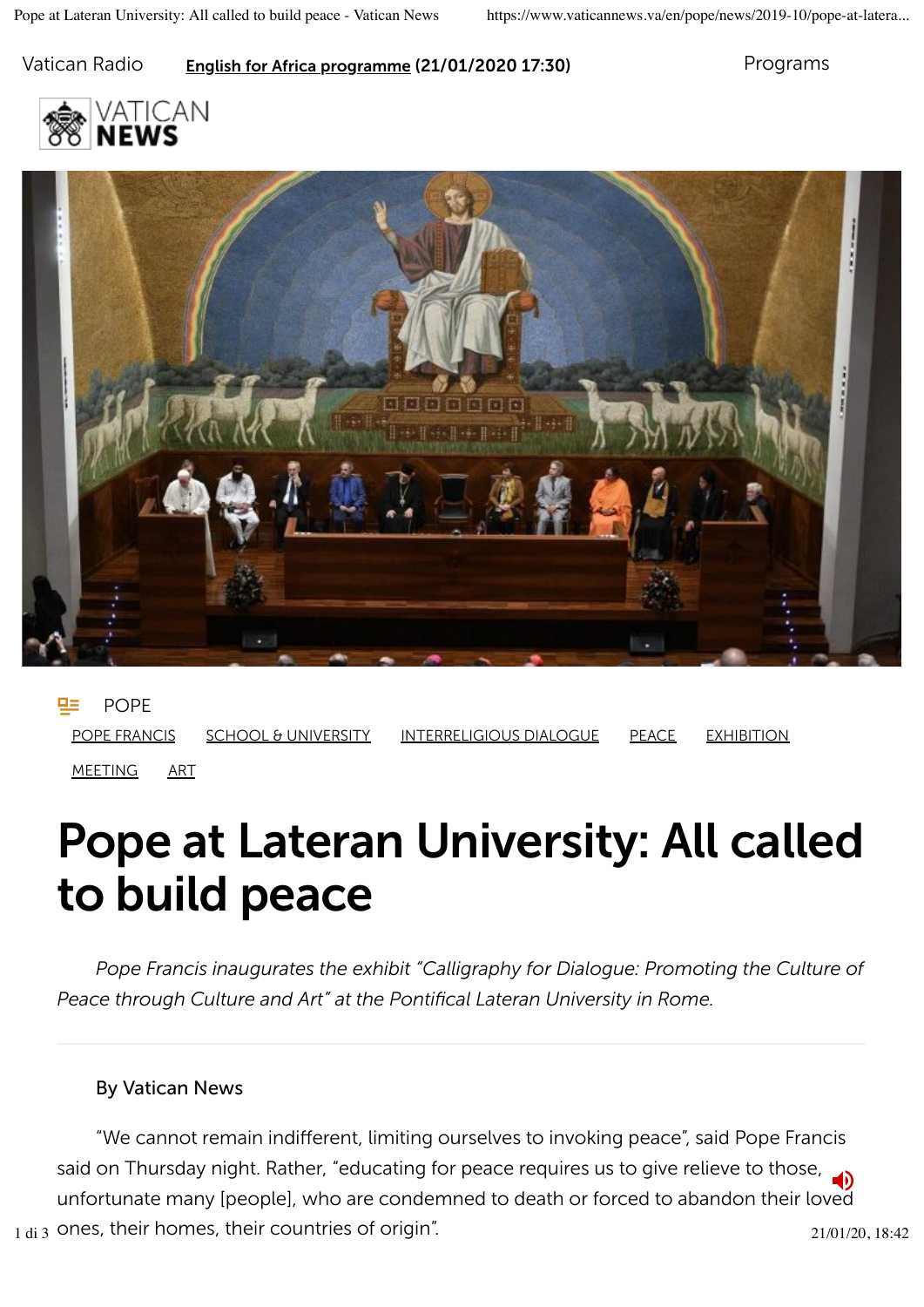He was speaking at the inauguration of a new exhibit entitled, "Calligraphy for Dialogue: Promoting the Culture of Peace through Culture and Art", where 24 works by Saudi artist, Othman Alkhuzaiem, invite visitors to contemplate dialogue and peace through the beauty of calligraphic art.

# Called to build and protect peace

In his remarks, the Holy Father emphasized that everyone is "called daily to build and protect peace, turning our prayer to God that He may give us this gift". Pope Francis noted that, "for those called to educate in the light of their religion or belief, this commitment also becomes a way of bearing witness, and helping others to find an alternative model" to other materialistic and horizontal models.

# The necessity for dialogue

But educating for peace is the task not only of believers, but of all people of good will, the Pope said. They will recognize how necessary dialogue is, not only for "preventing and resolving conflicts", but "for bringing out the values and virtues that God has written in the heart of every human person, and made evident in the order of creation".

To those present, Pope Francis said, "your work today will conclude with the opening of an exhibition that present works whose language is meant to be dialogical".

The exhibition is part of a Study Day organized at the University, within the context of the world event entitled "Rebuilding the Global Educational Pact", scheduled for 14 May 2020, and launched by Pope Francis – and is organized together with the Embassy of Saudi Arabia in Rome, and in collaboration with the United Nations University for Peace.

### Cardinal Tauran, a man of dialogue

The exhibition also celebrates the memory of Cardinal Jean-Louis Tauran, former President of the Pontifical Council for Interreligious Dialogue, who died on 5 July last year. His last official visit as a representative of the Holy See was to Saudi Arabia.

In his remarks, Pope Francis paid tribute to the late Cardinal, who he called "a man of dialogue and a peacemaker". His whole life, the Pope said, "was projected in the perspective of dialogue" – dialogue as a Christian with God; with various peoples, governments and international organizations as a diplomat; and finally, with other faith traditions, as President of the Pontifical Council for Interreligious Dialogue.

# Pray constantly for peace

At the close of his address, Pope Francis called on everyone "to pray ceaselessly, and to <sup>2 di 3</sup> make every effort so that through an authentic *Global Educational Pact*, an era of peacè 1020, 18:42